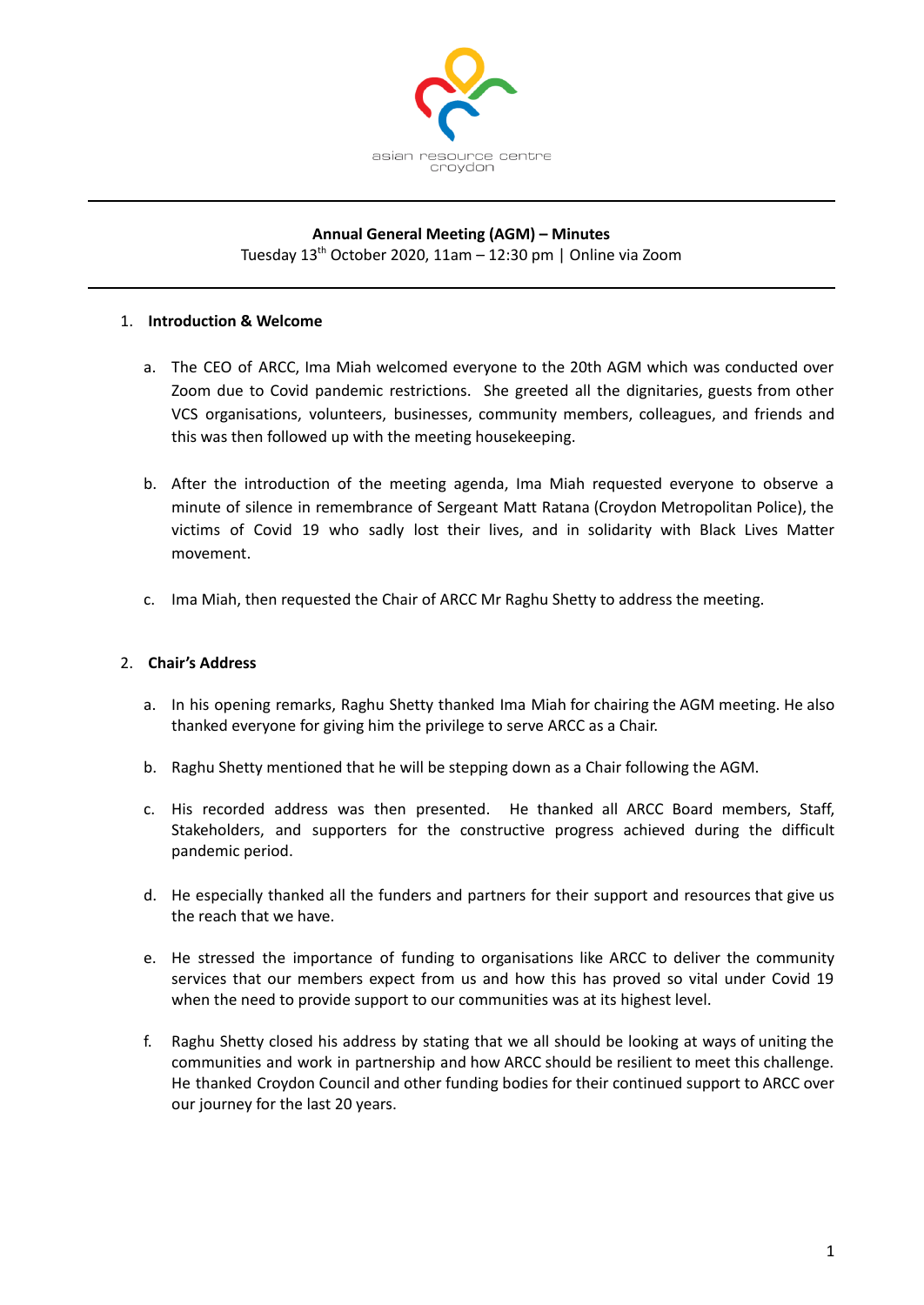## 3. **Minutes of the Last AGM**

a. Ima Miah then presented the minutes of the last AGM held on 27th November 2019 which had been available on the ARCC website. Members were given the opportunity to ask any questions on the content of the minutes before adoption. The members present raised no objection and the minutes were proposed by Jay Patel and this was seconded by Dilly Surelia. The minutes were approved and adopted by the AGM unanimously.

## 4. **Secretary's Report**

- a. The Secretary Dilly Surelia was invited to cover the next item on the Agenda and she thanked all distinguished guests and dignitaries for attending this unique ARCC's AGM over Zoom.
- b. The Secretary mentioned that it has been a difficult year for ARCC with new challenges faced due to Covid pandemic.
- c. Dilly referred to the ARCC Annual Report which had been uploaded to the ARCC website for everyone to view and read ahead of the meeting.
- d. She covered some of the major highlights in the above report including:
	- *● ARCC was proud to deliver over 10,000 interventions, demonstrating the impact ARCC is having on the local communities we represent.*
	- *● ARCC has worked in partnership with over 30 small grassroot organisations to ensure we are able to reach the most vulnerable and hard to reach community members of our communities.*
	- *● ARCC has been recognised with awards that we are proud to have earned, and also demonstrating our growing influence both locally and nationally.*
	- *● ARCC has delivered projects that have made a very high impact, especially on peoples' lives during the pandemic period.*
- e. Dilly closed her address with gratitude and appreciation to all those who have worked hard to make the organisation successful, all those who have attended our services and all those who cared to take an interest in what we are doing. Of course, not forgetting, those who funded us and enabled the good work to be carried out.

# 5. **Approval of ARCC Annual Report**

a. Ima Miah requested for the annual report to be approved which was proposed by Mr Somasundaram Kanagasundaram and seconded by Bushra Ahmed. The Annual report for the year 2019/2020 was approved.

# 6. **Mayor of Croydon**

- a. At this stage of the meeting Ima Miah introduced The Mayor of Croydon Councillor Maddie Henson and invited her to say a few words about her experience with ARCC.
- b. The Mayor thanked ARCC for the invitation to attend the AGM meeting and mentioned how important and obvious it has been of the work carried out by ARCC over the last few months during Covid 19 pandemic, especially in Croydon where there has been the highest case rate.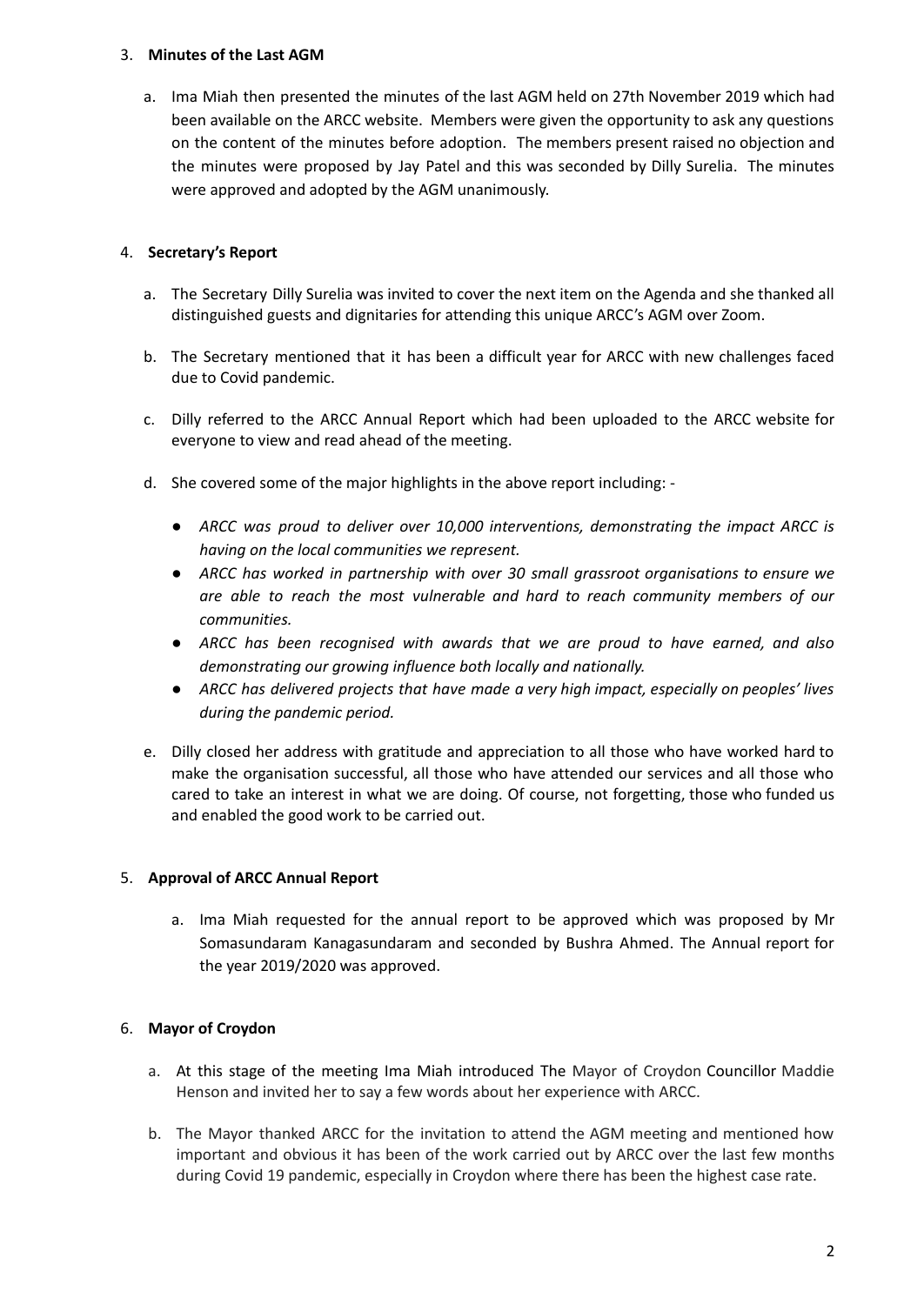- c. She praised the VCS (Voluntary Community Sector) for coming together to work in partnership during this difficult period showing their resilience, passion, and commitment to look after the communities and the most vulnerable people in the borough.
- d. The Mayor was pleased to be invited to our AGM and she thanked ARCC for everything the organisation had done and continues to do.
- e. Ima Miah thanked the Mayor and mentioned how the Mayor's own contribution to support the young children and families and women is inspiring ARCC especially our women members in particular to do the same.

## 7. **ARCC Volunteer & Service User Feedback**

- a. The next item on the agenda was presented by a recorded message covering the feedback from one of our many volunteers and service users.
- b. Volunteer Ellily, who is a local resident, mentioned that she has been involved in helping ARCC & BLBG in delivering the food to many of our community members. She found the service we provide to them very efficient and easy and the residents who receive it are always grateful. It is an amazing service to many and it felt like a god sent service to many of the most vulnerable people, especially during the pandemic period.
- c. Service user Priscilla who has been using ARCC services for the past 3 years commented on her experience of attending our events such as International Women's Day, Coffee Mornings, Exercise Classes, Tai-Chi classes, and various group sessions. She found them very useful and more so during the pandemic period having to follow government isolation restrictions. She feels ARCC and its members are like a family where there is true spirit to help and support each other.
- d. Ima Miah thanked both the volunteers for their kind words. It is important for ARCC to show and demonstrate the work we do and how it is impacting on the everyday lives of our community members.

## 8. **Treasurer's Report**

- a. ARCC Treasurer, Rumel Jahur presented the Annual Accounts for the year ending 31<sup>st</sup> March 2020. He started by saying that it was his honour and privilege for him to be the Treasurer of ARCC for several years during which the organisaton has grown, developed, and sustained. The Accounts have been made available for the past week prior to the AGM which covers about 30 pages.
- b. He gave a presentation of the summary of income and expenditure for the financial year and said the full accounts were available to review online on our website for the past week and will also be available on the Charity Commission portal after the AGM.
- c. ARCC financial statements show that the total income for the year was £344,904 with total expenditure at £354,594. He went through the breakdown on the income and mentioned the names of the different funders and amount received from each of them. Equally he covered the breakdown of expenditure in various categories, mainly covering management/admin, charitable activities, general admin support, governance, and project delivery.
- d. The Treasurer also covered the amount of funding carried forward into the next financial year, that was made up by £117,000 (restricted) and £73,000 (unrestricted). The unrestricted amount falls under ARCC Reserves.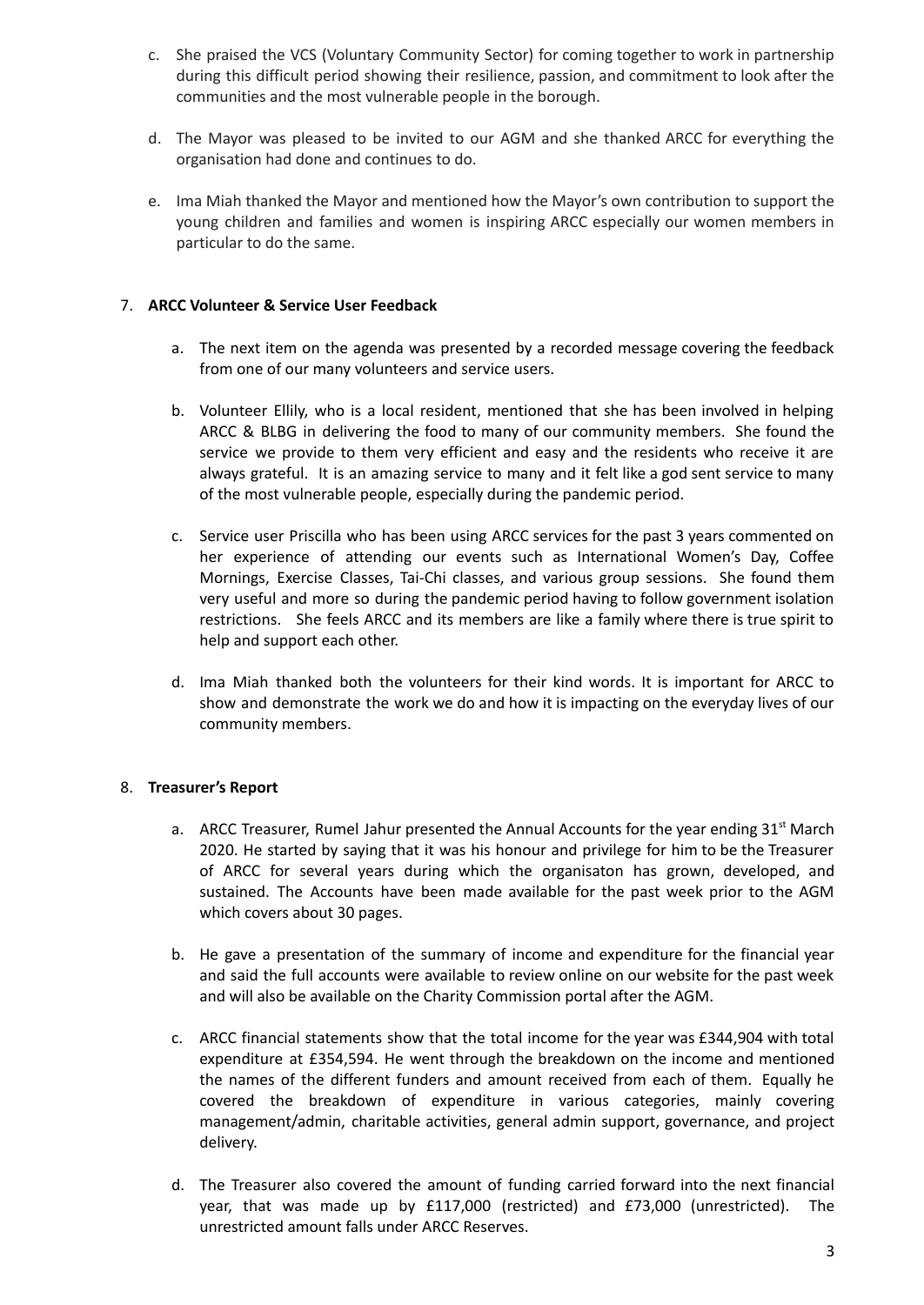- e. He then went on to cover some of the future funding streams that had been secured by the organisation including funds from the Council, Local Trust & Lottery for the next 3 years. He was therefore confident that our short-term future is secured. Our next priority is to develop our strategy to secure our medium and long term income generation capabilities.
- f. He thanked the fellow Board members and the staff & volunteers for their support to ensure ARCC remained financially strong and resilient. He also thanked all the funding organisations for their financial support and their trust in our organisation to deliver and meet their expectations. Finally, he thanked everyone for attending our AGM meeting.
- g. Ima Miah thanked the ARCC Treasurer for his report. She reiterated that the accounts present a very positive outlook for ARCC, and we are heading in the right direction, especially from where we were 5 years ago. She requested if there were any questions or comments from the audience. Mamum Khan went through the financial report that is available on ARCC website and invited anyone who had any questions.
- h. There were no questions raised, so Ima Miah requested the meeting to approve and adopt the accounts for the year 2019/2020. They were proposed by Cllr. Himayun Kabir and seconded by Jay Patel. ARCC Financial Accounts for the year 2019/2020 were approved.
- i. Ima Miah then requested the meeting to approve the adoption of an Independent Examiner Beg Williamson & Co who have been preparing our accounts for a few years now and have done an excellent job. Dilshad Surelia proposed, and this was seconded by Cll Himayun Kabir.

## 9. **ARCC CEO's Report**

- a. Ima Miah then followed up the next item on the agenda to provide an update on the organisation, cover challenges faced and the work during Covid 19 pandemic, and our future commitment.
- b. She mentioned that Croydon has become one of the most diversified and dynamic boroughs in London and the last 5 years have been the most incredible period for ARCC. It is important to recognise what we have done and achieved from a humble beginning to another remarkable level to become one of the leading organisations in the borough. We have done this together as one unit showing innovation, skill and commitment from our leadership staff and volunteers.
- c. She was pleased to announce that ARCC has managed to deliver on the majority of our objectives and expectations from the funding organisations. However, it is also important for us that we can reflect, learn and develop our skills to deliver our expanding outreach work to wider communities beyond southeast Asia. Especially on the work we have done to reduce social isolation & loneliness by promoting health & wellbeing within Asian communities, advanced dialogues around taboo subjects like mental health, hate crime and domestic violence that are still prevalent within our communities but still taboo.
- d. We have also succeeded in building a stronger strategic presence and voice at the highest level in the Borough. She mentioned that ARCC's unique selling point is that we are the only pan Asian infrastructure and delivery group based in Croydon and perhaps in London. ARCC has over 4000 members and our strength is in our approach to partnership working – especially with other smaller voluntary sector organisations to address the key issues raised by Asian communities in ongoing consultations and by listening to their voices. This has helped us to develop early intervention projects that have reduced ill-health and prevented the need for people to attend medical and mainstream services.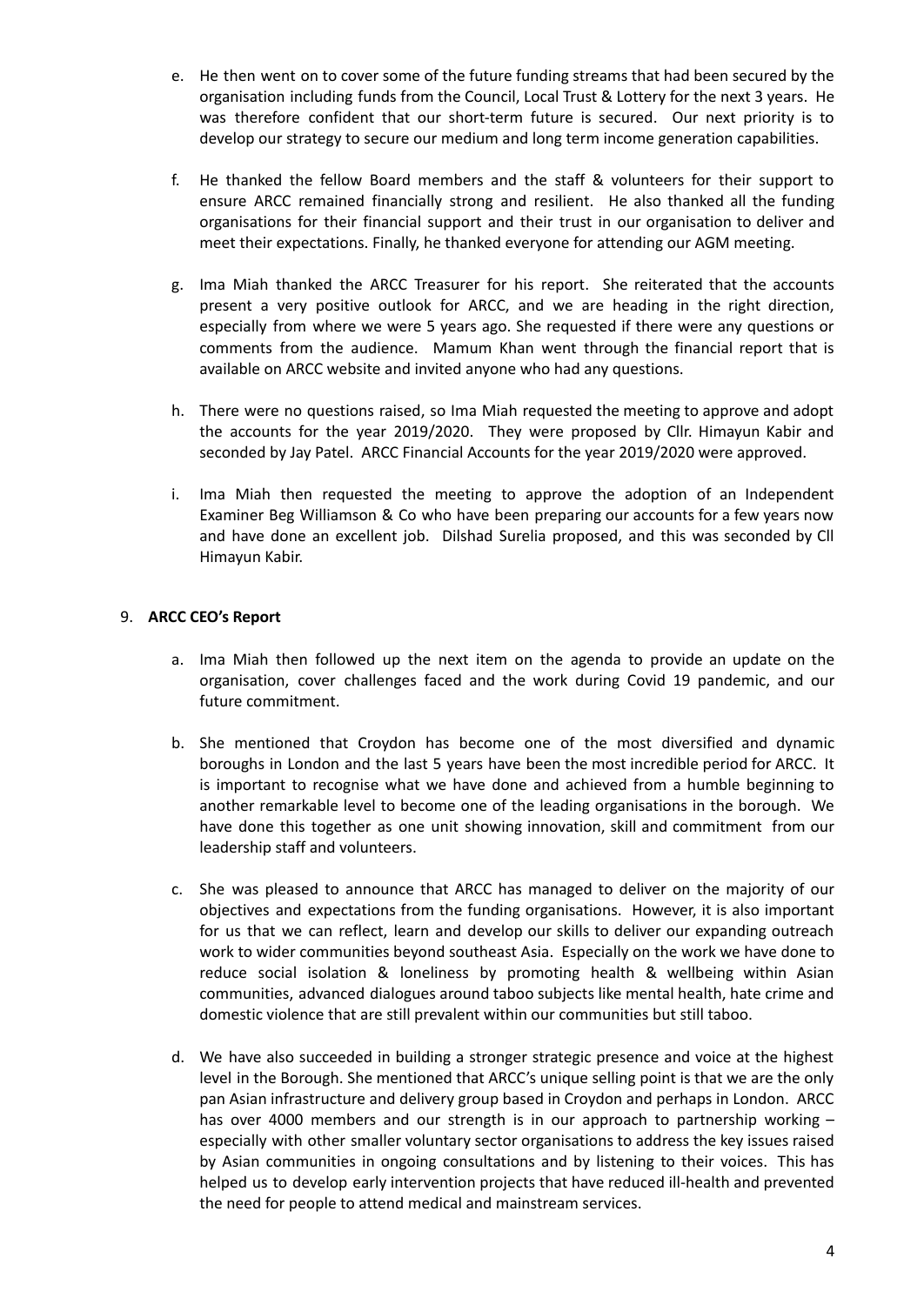- e. She then covered ARCC's Social & Culture events that are enabling people to bring together socially, build friendships and support structures that they did not have previously. ARCC is creating its future by developing our young people to become tomorrow's community leaders.
- f. This year we have seen development of new projects by securing funding from the council, National Lottery, the Clinical Commissioning Groups (CCG) and other funding organisations. This ensures ARCC as a going entity. She is proud of the growth the organisation has achieved in a short period of time. Not only the growth in income but also growth in our membership from individual members of the community engaging and participating in our events and projects, to other community groups wanting to develop partnership with us and local businesses coming forward to sponsor us. ARCC has enjoyed a steady increase in our social media following, by being active on all social media platforms that includes Facebook, Twitter, Instagram, and YouTube. Our service delivery arm has expanded and we have increased our representations on a number of boards we sit on – local strategic partnership board, local voluntary partnership board, safer neighbourhoods board, integrated care networks, Covid 19 health protect board, equalities group, and the shadow health & care board to name the few and there are so many other groups.
- g. Ima Miah then mentioned that that year has been interesting in terms of development on all fronts including our relationship with major strategic partners – the Council, major Funding Organisations, and the NHS. ARCC has also embarked on an exciting new project with the three other Infrastructure Groups in the Croydon Borough. She hoped that this high level partnership will pave the way for better coordination and streamline the services the VCS delivers to all the communities in the borough.
- h. Ima Miah emphasised that ARCC's biggest asset is its workforce and the ability to recruit and sustain a skilled and stable workforce. This is fundamental to us achieving our success and credibility. The team has shown passion, dedication, commitment and unity during busy times, even more so during periods of uncertainty. She is proud of ARCC's working culture, our policies, and our Human Resource support which has strengthened this year with a growing and diverse team.
- i. Our policy and campaigning work has also matured and now starting to show impact. Several campaigns have been run in the last year that included social isolation, loneliness, mental health awareness, domestic abuse, sexual violence, hate crime and honour-based violence. They have been conducted via conversations and consultations with our communities we serve. Their needs and voices remain at the heart of the work we do.
- j. Our delivery model allows us to work at both borough and local neighbourhood level. She quoted the example where ARCC is the Local trusted organisation for BLBG (Big local Broad Green) and we continue to deliver our part in ensuring a coordinated approach to Broad Green residents at neighbourhood level.
- k. In terms of ARCC office premises, we are shifting more focused on working from the Broad Green Hub, and utilise the space offered to us by Centrale Shopping. She believes the future lies in our ability to find stability in a mixture of infrastructure and service delivery work. The shifting nature of funding and government priorities means that the voluntary sector remains vulnerable to insufficient funding and cuts. In a volatile environment we must ensure that we are able to develop new and innovative services and at the same time sustain the core delivery of services based on the foundation we have laid for many years.
- l. Going forward, ARCC will be keeping a close eye on the wider landscape so that we can move in the direction of relevance and aligning ourselves with local priorities that meet community needs.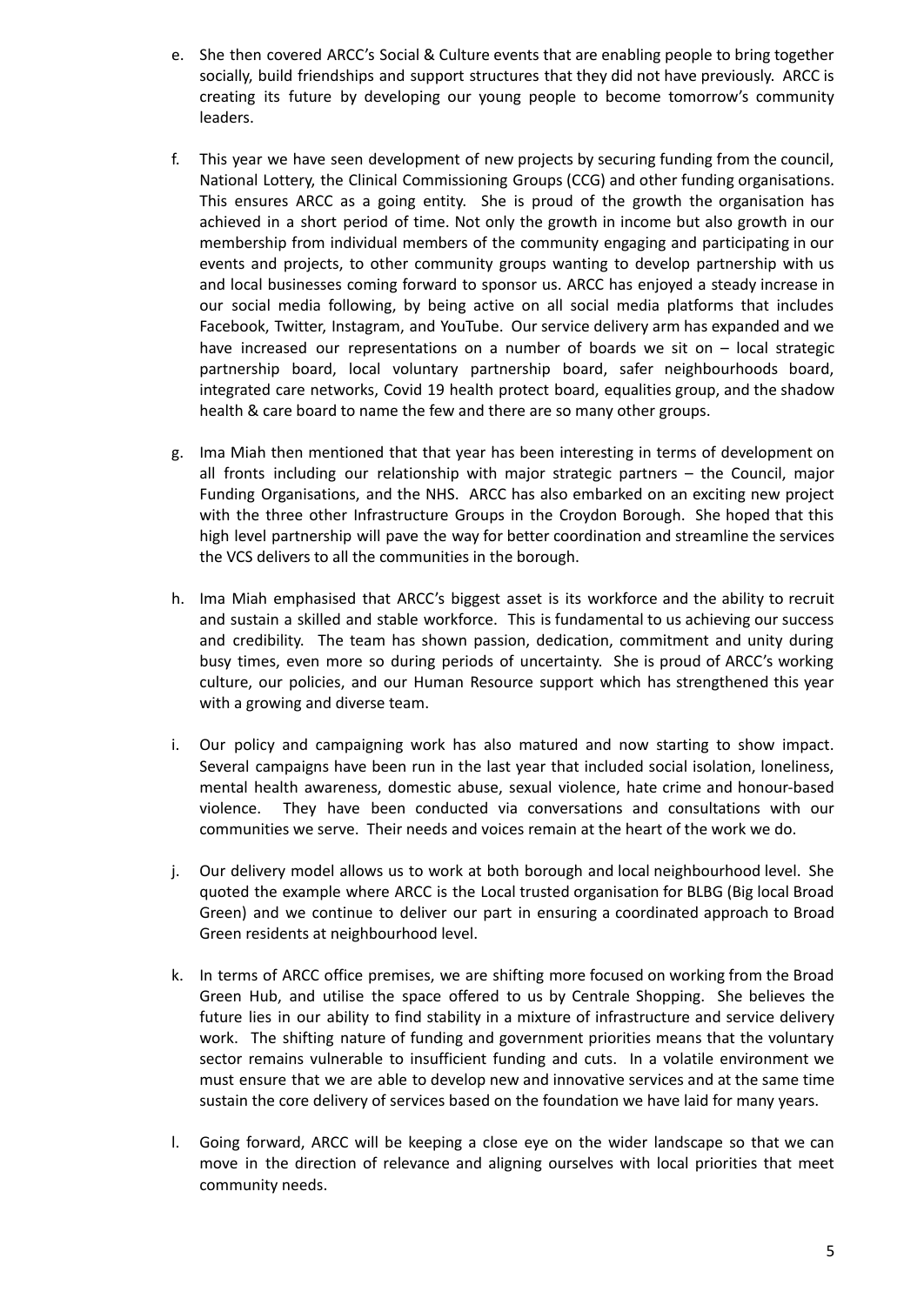- m. Ima's focus over coming years will be to increase our work in Public Health, Preventive Measures and Localities Working. ARCC will continue to diversify the income streams, and work on steady growth that is sustainable. ARCC will always press for the voices of unheard communities to be heard, and the needs of the communities to be met. We will also demand a seat at the table for minority ethnic groups to be represented.
- n. Ima closed her report by sincerely thanking everyone that has given time, advice, money and support to our cause this year. This includes our members, volunteers, funders, supporters and stakeholders at all levels. She also thanked the ARCC Board Members who put their trust in her to make calculated decisions and risks for the betterment of the organisation. Trustees of ARCC remain a solid sounding Board and an encouraging group that makes her job far easier. She then went on to say that her staff are her greatest strength. Their hard work and dedication is one that far outweighs the benefit of being a richer organisation. She then paid sincere personal thanks to Mamun, Deba, Nayim, Richard, Katrina, Renee, Aisha, Saba, who have worked tirelessly to make the magic happen.
- o. The strength we have built and accumulated will form the foundation for 2020/2021. The coming year will be a challenging year – with the presence of Covid 19. Partnership and collaboration will be key to harnessing the talent we have and meet the challenges and the changes that are so desperately needed. She will continue to serve ARCC to the best of her ability and hopes that the year will bring further growth, success, and recognition in all areas of our work.

#### 10. **Personal Covid 19 experience from Ash Balakrishanan, ARCC Trustee/Director**

- a. Ima Miah then introduced Ask Balakrishanan who was badly affected by Covid-19 and we were not sure if he was still going to be with us. His story makes one of the most remarkable recoveries in Croydon and thought it would be an inspiration for all the attendees to hear it from him.
- b. Ash presented his story with how it started with having trouble breathing and was taken to Croydon University Hospital. Here he was kept under induced coma on a ventilator for 3 weeks, lost about 15kg in weight, and there after spending more than 5 weeks with help going up the stairs, bathroom, and walking. He paid special thanks and respect to the NHS staff who literally saved his life.
- c. Ima Miah followed this up by thanking Matthew Kershaw at the Croydon university Hospital who we are working in partnership. She praised his leadership and incredible support throughout the pandemic period. She requested everyone to join in and clap for Ash for his recovery and the difficult time he and his family went through.

#### 11. **BLBG – Video Presentation of the locality work**

- a. The project staff gave an update on BLBG's work and said The Hub was launched after a long campaign to secure the space in July 2019. Since then, it has had a lot of community usage with different groups including Tai-Chi Classes, Choir Sessions, Training, Art Workshops and Networking Events.
- b. BLBG has funded over 60 community projects. Some of them taking place on site with several of them also taking place off-site (including mental health support, boxing physical activity, sewing and working with isolated individuals. A wide spectrum of projects working with the community.
- c. The projects are funded by BLBG and they have a grant that is open from £500 to £2,000 every year. Further details can be found on the BLBG website.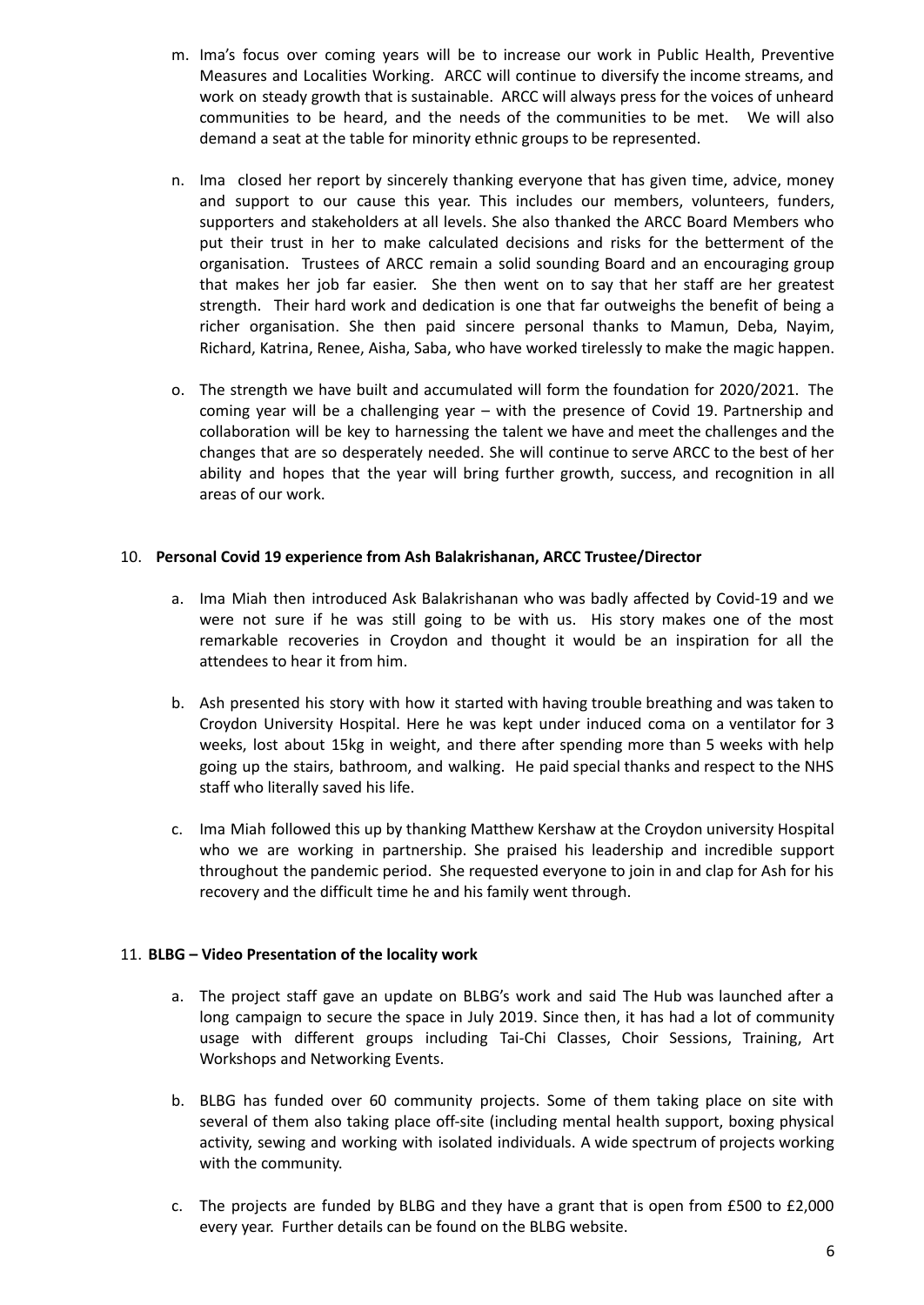- d. When Covid 19 came, BLBG already had an established Food Club with about 20 members. For a nominal membership fee, members were provided with bags of food each week. During the pandemic the food club grew during the peak of the lockdown when food bags were delivered to about 85 local residents who needed it the most. On top of this it was providing more than 125 cooked meals to people in the area that were isolated and vulnerable and could not go out and get their own food shopping. The numbers are now decreasing with the lockdown easing.
- e. In December 2019, BLBG held their AGM at the Hub which was attended by over 50 people.
- f. BLBG is committed to engaging with the community via any means possible that includes virtual calls, befriending calls, and face to face whenever it is possible under current government guidelines and restrictions.
- g. At this stage Ima Miah also announced that one of our other Trustees, Usha Patel has also been affected by Coronavirus about three weeks prior to the AGM meeting but managed to recover by self-isolating and following all NHS/Government guidelines. Ima requested everyone to give Usha a round of applause. Usha mentioned that she was grateful that she did not have to go to the hospital like her colleague Ash, and she thanked everyone for their support.

## 12. **Members of Parliament for Croydon Central and Croydon North**

- a. Ima Miah expressed how fortunate ARCC is with the support from Croydon Council Councillors and Members of Parliament representing Croydon. She invited Sarah Jones MP for Croydon Central to say a few words.
- b. Sarah Jones referred to Ash's Covid story and said how fortunate she was that none of her family members have had Covid but as an MP she has been contacted by many who had family members with Covid, loved ones who had passed away and not been able to visit them in hospital or attend funerals or not see them. Unimaginable stories and she was pleased that Ash and Usha had a remarkable recovery.
- c. She thanked ARCC for inviting her to the meeting and was so pleased to hear the work done by ARCC over the last few months where communities have come together to support each other.
- d. She was also pleased to hear how much love & support there is in Croydon but at the same time to learn just how vulnerable so many of our community members are. She found the work carried out by ARCC is so crucial in holding our communities together by giving them the support they need.
- e. Sarah then provided her view on the pandemic and how it has affected so many people in different ways from people getting sick, hospital staff stretched to their limits to care for those that had covid, and the crisis faced in our Care Homes that were looking after the most vulnerable. It then became an economic issue with people who lost their jobs and businesses facing financial crises. The Government introduced a number of support measures to relieve the economic pressure. During this period, we then had Black Lives Matter where we had this explosion of anger, concern, and frustration. We then had this major concern regarding how people from ethnic minorities are disproportionately affected by the virus. She stated there are lessons to be learned and as we come out of the pandemic on the road to recovery, inequalities in our communities need to be addressed and she will be pushing the government to do that.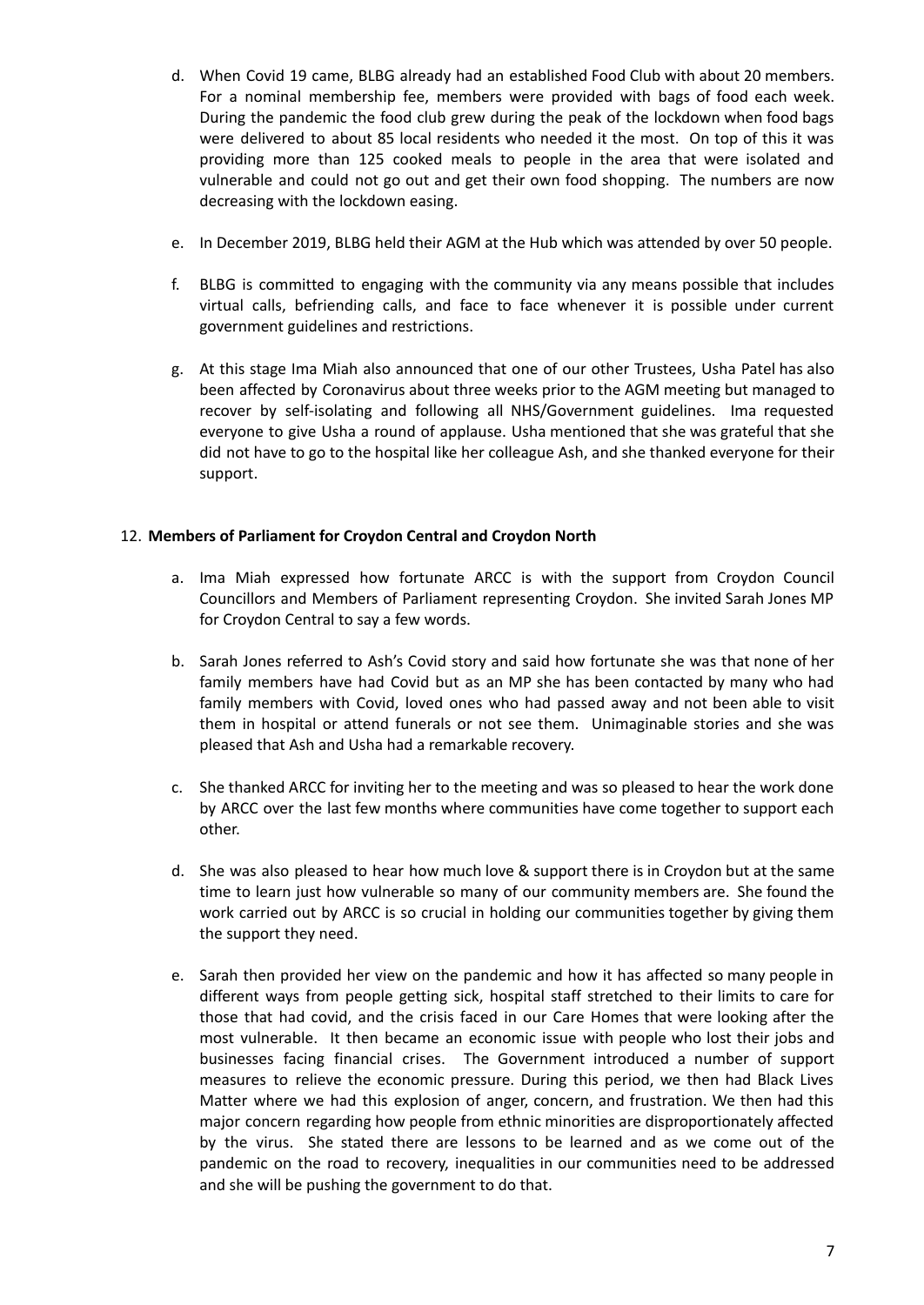- f. Sarah closed her remarks by thanking ARCC for the work we do. She praised ARCC work during the crisis to address issues related to loneliness, isolation, and mental health. Sarah then mentioned her role as a shadow Policing Minister and is therefore keen to increase diversity in our Police force and the most effective way is to run local campaigns involving local community organisations. Sarah said she would be keen to follow up on this as conversation with ARCC.
- g. Sarah thanked ARCC for the incredible work we do which is quite evident with our actions and initiatives.
- h. Ima Miah thanked Sarah Jones for her kind remarks and confirmed that ARCC would be very happy to support the police in their recruitment drive for people from Asian origin to join the force. She then made an apology on behalf of Chris Philp – MP for South Croydon who was unable to join us for the AGM. However, Steve Reed MP for Croydon North sent his message via video that was then presented to all the attendees.
- i. Steve Reed apologised for not being able to join but through his video message he thanked ARCC for the extraordinary work we are doing with Asian communities in Croydon. Last few months with the pandemic spreading and restrictions on movements and non-essential businesses closures imposed had severely affected everyone's lives. With an awful lot of people suffering the illness, deaths, loneliness, not being able to attend funerals, or weddings are the things we will remember the most. He thanked everyone involved in the ARCC organisation for the great work being done to support our community members. He also referred to how Covid 19 has disproportionately affected BAME communities. He has done a survey of his own in Croydon which he is about to publish showing just how some of those effects have been felt in our community and at a national level. He said the work that ARCC is doing has been more important than ever and it is important we carry on until we return to our normal way of life prior to Covid 19.
- j. Ima Miah thanked Steve Reed for his comments and moved on to some of the comments received in the Chat Room. She was pleased that there were almost 70 people who joined the zoom meeting. Comments were also received with regards to the professionalism and the manner we were conducting the first zoom-based AGM. There were a number of messages of support for Ash.
- k. The Mayor of Croydon mentioned in the chat that she also had contracted Covid and she expressed how lucky she was to recover from it. ARCC has captured so many stories through our befriending calls made over the last few months (300 calls). Some of these stories can be read in our community reports that we have published and also they are on our website. With our own survey with over 360 people, ARCC published Covid 19 Community Report which also highlights some of the disproportionate impact on Asian Communities.

#### 13. **Presentation by Guest speaker Mr Anant Bachcha**

- a. Ima Miah then moved on to introduce Mr Anant Bachcha who is CEO of Bank House Lockers Ltd and Neelkanth Safety Deposit to cover his story for opening their third business location in Croydon, after initially opening their first branch in Wembley which was then followed by their second branch in Southall**.**
- b. Mr Anant thanked everyone for the opportunity to speak at our AGM. He also covered how one of his staff members went through a similar process as Ash when he contacted Covid. He wished both of them for speedy recovery**.**